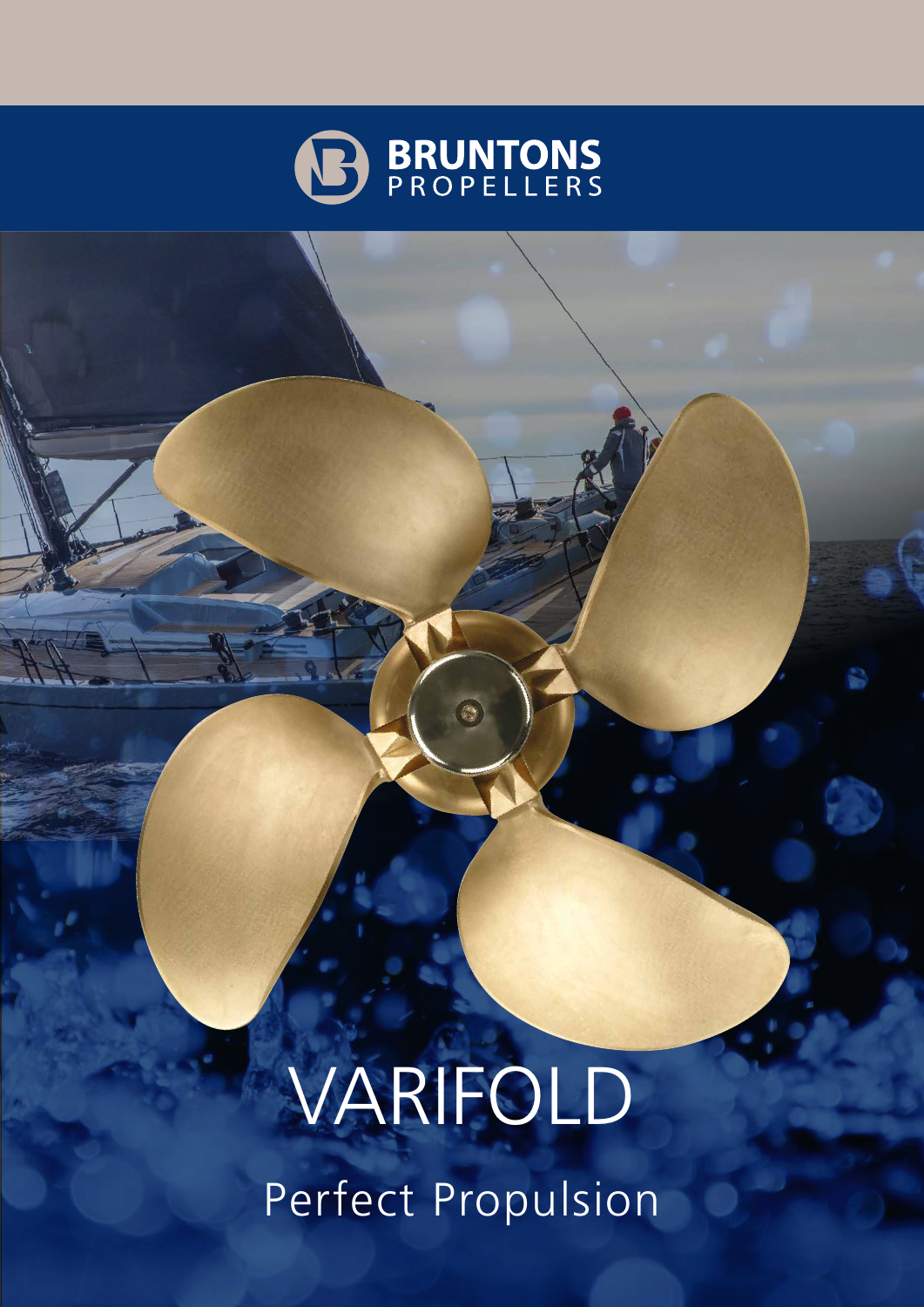The remarkable Varifold propeller range has grown from a single two blade model to include three and four blade versions in a very short space of time. Varifold is the propeller of choice for many highly respected yacht manufacturers and their customers.

For years, owners of yachts equipped with folding propellers have suffered from a multitude of problems to which there seemed no solution.

High noise, vibration and cavitation levels, poor astern performance and unreliable blade opening degraded the enjoyment of ownership. Today, with a three model range covering all sizes of yacht, owners can enjoy the benefits that Varifold brings.

This brochure will tell you more about the unique design features which find Varifolds being fitted to Swans, Baltic Yachts, Wally's and Moody's to name but a few. To get the whole story, do contact us and we will be very happy to discuss the right model and size for your yacht.

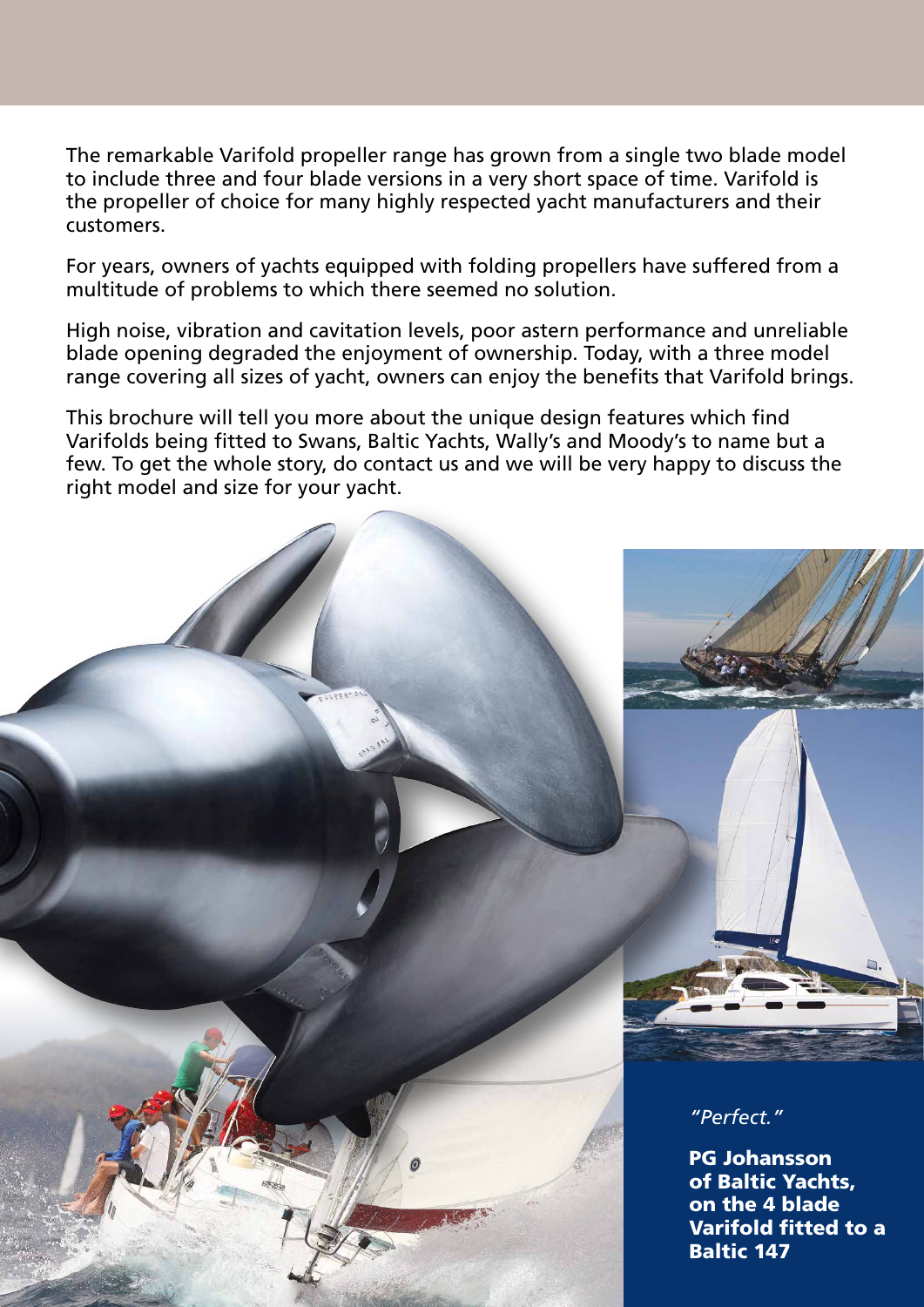*"The 3 blade Varifold is matched very well to motor output... no vibration whatsoever.... the first time on any of our three boats!"*





## Varifold design

Varifolds are designed to solve problems which have affected folding propellers since they were first introduced. Working with SPW, and other companies in the Bruntons group, who design and manufacture propellers for vessels as diverse as nuclear submarines and luxury motor yachts, the designers have achieved their objectives.

The resulting range of propellers share design features which are little short of revolutionary. Varifold marries virtually all the benefits of a fixed propeller when motoring, to those of a low drag folding propeller when sailing.

Varifold's very low noise and vibration characteristics are achieved by state of the art blade design and proper helical pitch distribution, including pitch reduction towards the blade tip. This radically reduces cavitation and, in combination with the skewed blades, greatly reduces noisy pressure pulses against the hull.

No other manufacturer offers this full package on such a wide range of folding propellers. Putting the technicalities to one side it's very simple - Varifolds work!

## Varifold sailing

Varifold, in all its versions - two, three and four blade, is an exceptional low drag racing propeller. Unlike some folding propellers, on most installations Varifolds do not rotate when sailing, even at higher speeds.

## Varifold astern

Varifolds open when you go astern! This is again a feature of the design which relies on hydrodynamics as well as inertia to assure reliability.

Thrust is greater than other folders by virtue of the design.

## Varifold ahead

Most folding propellers suffer from varying degrees of noise and vibration and the problem becomes worse the more power the propeller has to deliver. If your yacht has an engine from 20hp to 750hp, there is a Varifold for you which will provide high thrust with smooth and quiet running.